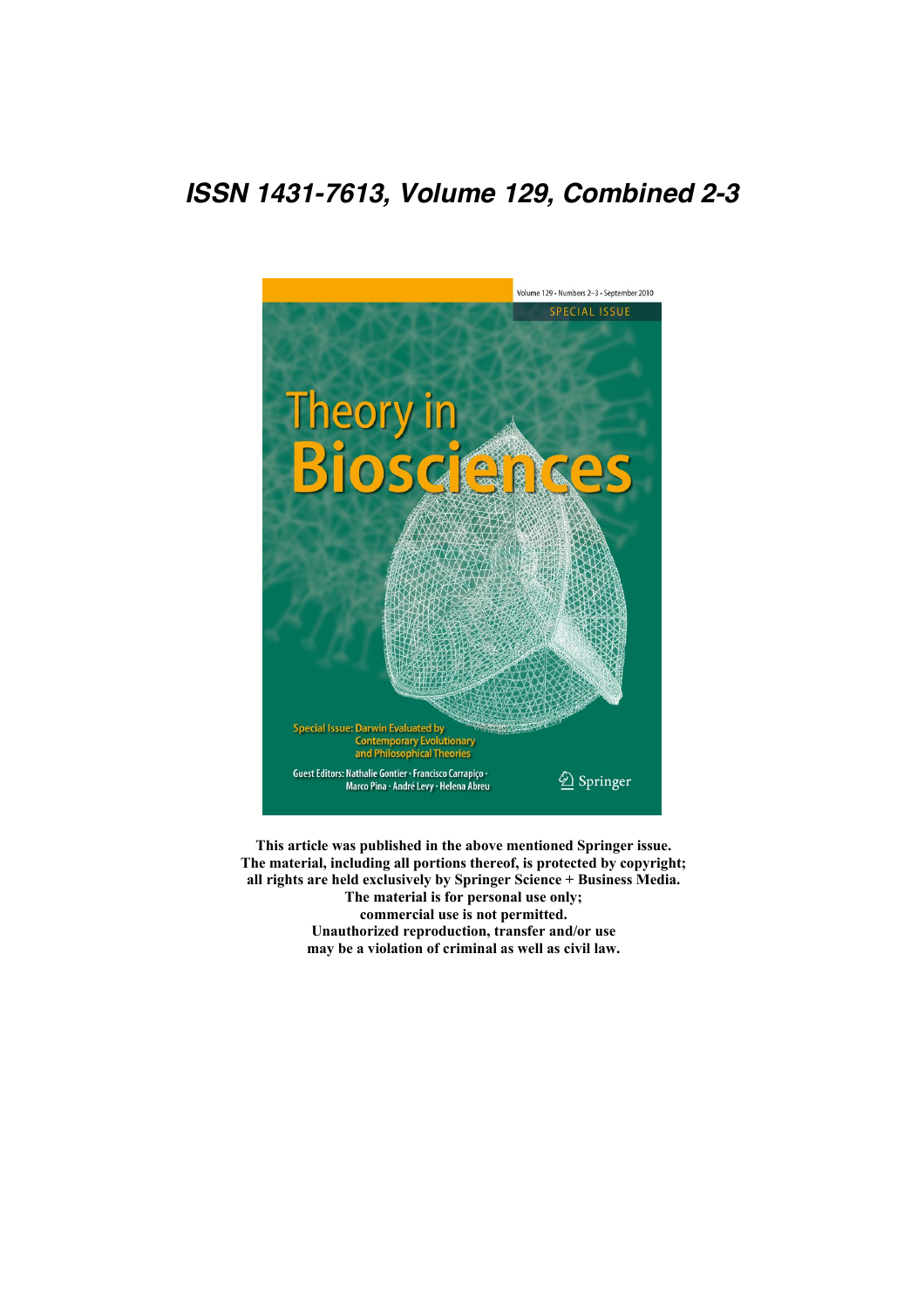ORIGINAL PAPER

# Taking evolution seriously in political science

Orion Lewis • Sven Steinmo

Received: 30 June 2009 / Accepted: 10 November 2009 / Published online: 23 June 2010  $©$  Springer-Verlag 2010

Abstract In this essay, we explore the epistemological and ontological assumptions that have been made to make political science ''scientific.'' We show how political science has generally adopted an ontologically reductionist philosophy of science derived from Newtonian physics and mechanics. This mechanical framework has encountered problems and constraints on its explanatory power, because an emphasis on equilibrium analysis is ill-suited for the study of political change. We outline the primary differences between an evolutionary ontology of social science and the physics-based philosophy commonly employed. Finally, we show how evolutionary thinking adds insight into the study of political phenomena and research questions that are of central importance to the field, such as preference formation.

Keywords Philosophy of science  $\cdot$  Evolutionary theory  $\cdot$ Complex adaptive systems · Behavioralism · New institutionalisms

## Introduction

What we lack is a dynamic theory, one that endogenizes the mechanisms of transformation. Margaret Levi 2006 American Political Science Association: Presidential Address.

O. Lewis

Rohatyn Center for International Affairs, Middlebury College, Middlebury, USA e-mail: olewis@middlebury.edu

S. Steinmo  $(\boxtimes)$ European University Institute, Florence, Italy e-mail: Sven.Steinmo@EUI.eu

In recent years, there has been an explosion of interest in evolutionary theory in wide variety of scientific domains. In fields as diverse as computer science, philosophy, economics, sociology, psychology, biology, and anthropology "evolutionary thinking" (Dennett 1995) has come to the forefront of the disciplines. While some social scientists have long been interested in applying evolutionary theories to social systems, $\frac{1}{1}$  a surprisingly small number of political scientists have examined these theories' implications for political and institutional development.<sup>2</sup> We suggest that the resistance to evolutionary theory is the indirect consequence of basic epistemological commitments made by the founders of political science as a discipline in the midtwentieth century. This followed a long line of philosophers such as Descartes, Kant, and Kuhn, who all believed that the mathematical reductionism exemplified by Physics represented the most advanced form of science. During their search for scientific foundations in the 20th century, political scientists adopted a similar philosophy which promoted the idea of a collective scientific enterprise to uncover the ''laws'' of politics.

In this essay, we first explore the epistemological and ontological assumptions made to make political science to be ''more scientific.'' Next, we show how this mechanical framework has encountered problems and constraints on its explanatory power arguing that the emphasis on equilibrium analysis is ill-suited for the study of political change.

<sup>&</sup>lt;sup>1</sup> See (Veblen 1898; Schumpeter 1934; Spencer and Peel 1972; Boulding 1981).

<sup>2</sup> There is growing interest in applying evolutionary theories in political science as well. See (Axelrod 1984; Masters 1989; Axelrod 1997; Somit and Peterson 1998; Thayer 2000; Blank and Hines 2001; Alford and Hibbing 2004; McDermott 2004; Alford et al. 2005; Modelski 2007; Fowler et al. 2008; Fowler and Dawes 2008, McDermott et al. 2008).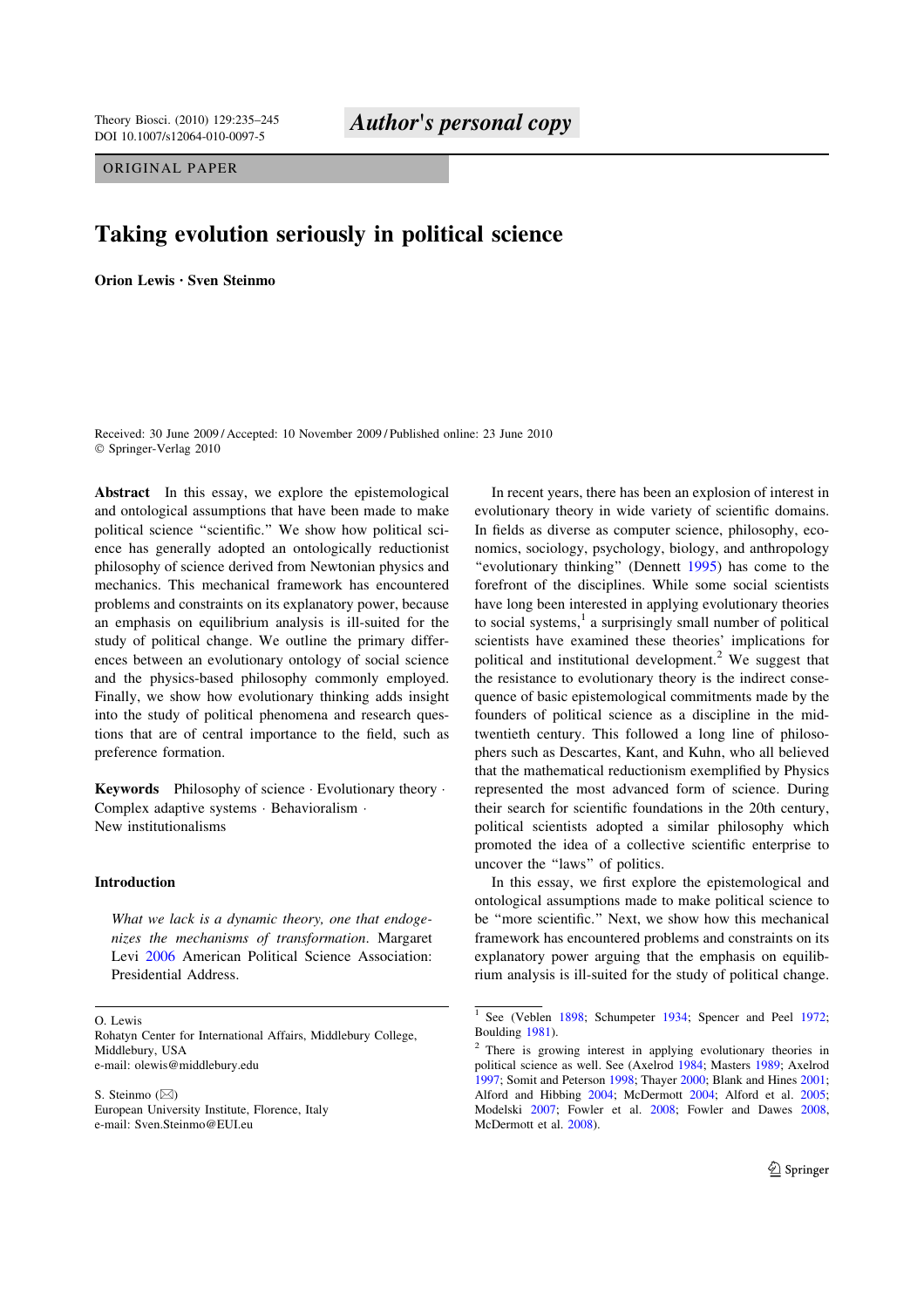Third, we outline the primary differences between an evolutionary ontology of social science and the physicsbased philosophy commonly employed in political science. Finally, we show how evolutionary thinking adds insight into the study of political phenomena and research questions that are of central importance in political science, such as preference formation.

#### Physics and philosophy of science in political science

As a discipline, political science has often looked to other fields for insight. Nowhere is this more evident than in the ongoing debates about exactly what kind of ''science'' political science should be. The debate within the field during the last century has been the outgrowth of broader historical debates on the philosophy of social science. Gilbert and Ahrweiler (2009) characterize this debate as one between ''rationalism'' and ''empiricism.'' Rationalists emphasized mathematics and the human capacity for deductive reasoning, and generally argued that ''starting from axiomatic principles, we can extend our knowledge to yield theoretical systems.'' (p. 13). In contrast, empiricism argued that only by investigating the particulars of a case and the historical process can one actually gain knowledge.

This ongoing philosophical debate informed the discussion of the scientific foundations of political science in the 20th century. As disciplinary historian James Farr (1995) highlights, behavioralism was the outgrowth of a much broader intellectual movement in the social sciences, the intellectual thrust of which was to ''study political behavior according to the canons of scientific methodology.'' (p. 201). Over time, the kind of study that was considered to be more scientific was ontologically reductionist and deductive in nature. This dominant scientific ''paradigm'' emerged from debates during the ''behavioral revolution'' in the 1950s and 1960s. The main pillar of this revolution was ''a methodological plea for science.'' (Farr 1995, p. 202). Like many other disciplines at that time, the study of Thomas Kuhn (1962) was particularly influential. Developing a historical view of science, Kuhn articulated a progressive view of scientific inquiry, whereby ''paradigms'' provided the baseline assumptions on which further progressive revolutions were developed. Kuhn's study was particularly influential for the behavioral revolutionaries. Gunnell (2004) points out, ''During the 1960s, APSA presidential addresses by David Truman (1965) and Gabriel Almond (1966)… began to employ Kuhn's concept of paradigm in speaking broadly about the development of the discipline and the advent of behavioralism'' (p. 47).

Kuhn was simply the latest in a long line of philosophers who believed that math was the basis of true scientific inquiry. Descartes viewed mathematics as the discipline

2 Springer

most closely associated with scientific ideals (Gilbert and Ahrweiler 2009, p. 13). ''Philosophers, from Bacon and Descartes to Locke and Kant, the physical sciences, and in particular mechanics, were the paradigm of science'' (Mayr 1988, p. 9). The mathematical foundations of science characterized by early physics, mechanics, and astronomy, created a strong legacy under which all other discussions of science were framed. As Mayr (2004) argues, ''it was quite generally ignored in discussions of science in those centuries that there were now also other sciences. Instead, these other sciences were squeezed into the conceptual framework of physics. Mathematics remained the earmark of science'' (p. 167). Even after the conceptual framework of physics changed quite fundamentally during the nineteenth and twentieth centuries, ''a mechanistic approach continued to dominate the philosophy of science'' (Mayr 1988, p. 9).

This general argument impacted the study of politics greatly. Since the behavioral revolution, the mainstream of the discipline has adopted a science of politics rooted in this basic ''ontological reductionism'' characteristic of mechanistic theories. This fostered the widespread belief that politics could be distilled into fundamental laws. As Kant had argued previously, the rationalist approach allowed scientists to ''discover the necessary and universally valid laws that account for the properties of the phenomenal world. Historical claims to knowledge on the other hand are particular and contingent.'' (Gilbert and Ahrweiler 2009, p. 15). Indeed, the rationalist perspective came to be particularly influential in political science during the behavioral revolution, where ''the very aim of science, it was argued, was to discover laws or law-like generalizations that organized and explained the facts'' (Farr 1995, p. 203).

This ''politics as mechanics'' ontology supported two other philosophical principles: reductionism and determinism. Mayr (2004) highlights that ''most physicalists were reductionists. They claimed that the problem of explanation of a system was resolved…as soon as the system had been reduced to its smallest components'' (p. 27). Second models of Newtonian physics were generally deterministic. It was assumed that complete knowledge of underlying processes would allow one to predict outcomes. Consequently, the search for laws generally had focused on the underlying principles of political phenomena at the micro-level of analysis. This view is often based on the assumption that identifying individual-level processes will explain aggregate outcomes. Lachapelle (2000) characterizes this general perspective as ''ontological reductionism,'' which is defined by two philosophical principles: (1) lower-level explanations are better than higher-level ones, and (2) causation operates in a bottom-up manner (p. 334).

Epistemologically, a commitment to uncovering the "laws" of politics entailed the development of generalizable theory and scientific standards, such as prediction and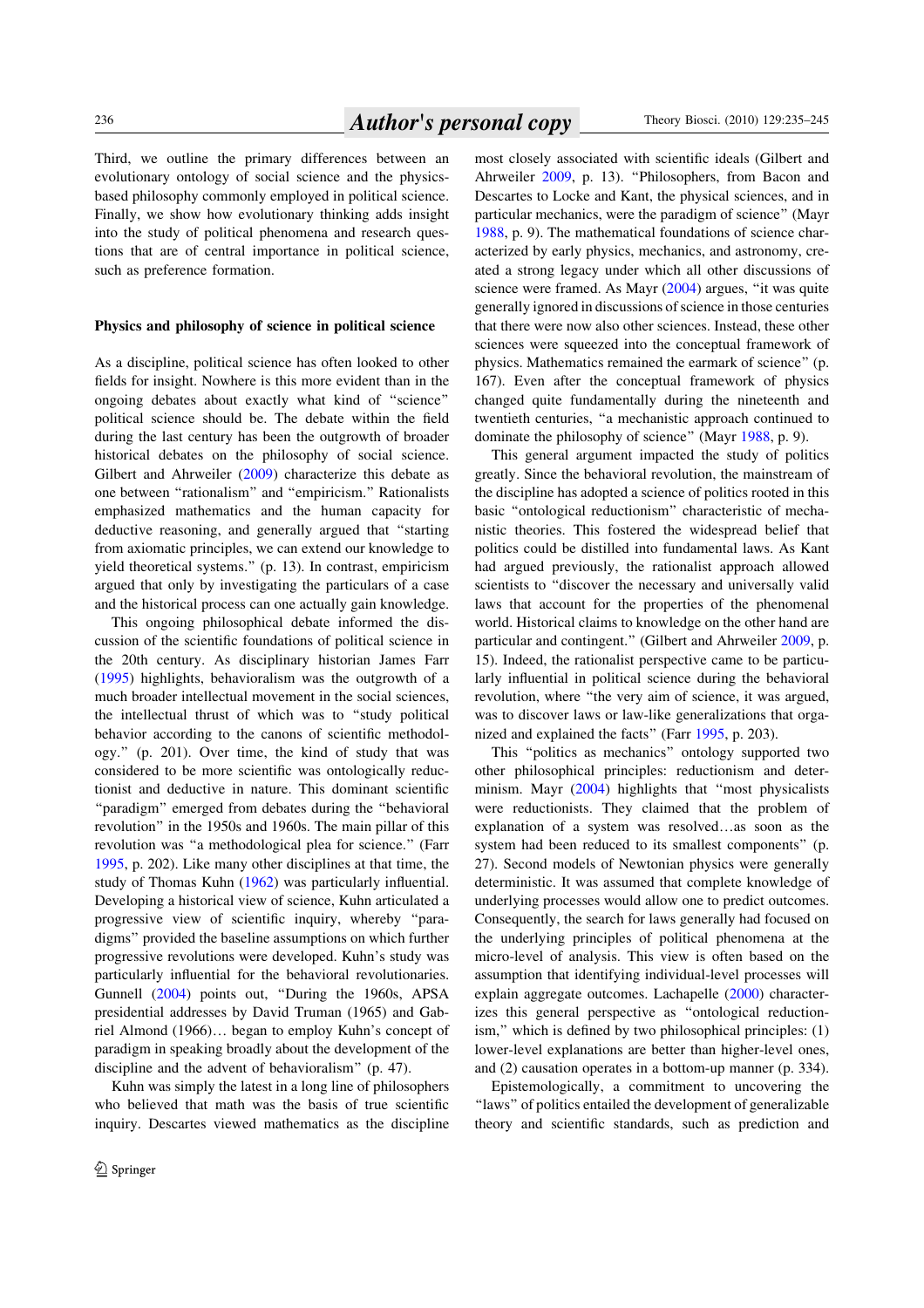falsification. This philosophical emphasis contributed greatly to the growth of rational-choice theory (Levi 1997, p. 20). According to Walt (2000), ''formal theory involves the construction of specific mathematical models intended to represent particular real-world situations and the use of mathematics to identify the specific solutions (''equilibria'') of the model $(s)$ ." He argues that the popularity of these methods has grown significantly in recent years, in part because ''advocates of formal rational choice approaches assert that these techniques are inherently more scientific than other analytic approaches [emphasis added]'' (pp. 1–2). Walt states:

Social science…relies on theory. The reason is fundamental to the drive to make social science a progressive, cumulative effort. Proving or refuting an isolated proposition has some value. However, without an overarching analytical framework that generates complexes of related propositions, determining the empirical validity of a particular proposition is a dead end rather than step toward cumulative knowledge (2000, p. 64).

This form of ontological reductionism can create useful heuristics at times, and its mathematical formulations do meet some of the scientific qualities found in physics, namely parsimony and logical consistency—often considered the most central criterion for scientific theories (Beuno De Mesquita and Morrow 2000). While it has proven utility in explaining certain types of research questions, this research program has not produced comprehensive laws of politics, nor has it integrated the variety of research taking place in political science. Politics has continued to be a domain of emergent novelty, with theorists and practitioners consistently failing to predict critical events, such as the end of WWII and the collapse of the Soviet Union and various economic crises (Blyth 2006). The methodological limitations of frameworks derived from ontological reductionism have become apparent. As researchers have turned to more complex research questions, such as the causes of gradual institutional change, they have found that these ontological assumptions are inadequate for explaining complex macrolevel phenomena. The following section outlines these methodological problems more clearly before turning to a discussion of how the alternative scientific philosophies offered by evolutionary theory are a more appropriate scientific framework for studying political change.

# Problems with a physics-based philosophy: equilibrium analysis

[One] factor that makes the study of politics so difficult is that neither the units themselves nor their

relationships are static. They change. Robert Dahl et al. (2004, p. 378)

In recent years, political scientists have focused on the problem of explaining gradual institutional change. While it is clear that institutions change all the time, the philosophy of science and methodological tools used by political scientists are better equipped for the study of equilibrium and stasis (Levi 1997). This is because social science has a longstanding bias for thinking about relationships in terms of ''equilibrium'' punctuated by periods of extraordinary change (Lieberman 2002). In order to create models in political science, which conform to the rigorous mathematic requirements in the hard sciences, one has to make the ontological leap that like atoms, humans follow sets of absolute and invariant laws, independent of time and space. For rationalists this entails assumptions regarding clear and stable agent preferences, yet this form of reductionism means that the theory lacks the tools necessary to explain gradual change. In this view, institutions are ''self-reinforcing'' and game-theoretic models privilege stability over change. As Hall and Taylor (1996) argue, and Grief and Laitin (2004) reiterate:

''The 'equilibrium' character of the rational choice approach to institutions embroils such analysts in a contradiction. One implication of this approach is that the starting-point from which institutions are to be created is itself likely to reflect a Nash equilibrium.'' Endogenous institutional change appears, then, to be a contradiction in terms."<sup>3</sup>

The fundamental issue at stake here is one of foundational assumptions. The assumption that human preferences are fixed, stable and predictable, supports the belief that one can design methods and models that predict human social behavior. The fact that political science has been an abysmal failure in making predictions is generally seen within the field as evidence that the data are incomplete not that the fundamental assumptions are wrong. This is because without these assumptions, the idea of fully predictive political science is impossible.

As a reaction to the impasse of the traditional institutional approach, a number of political scientists have embraced a less-reductionist ontology (Blyth 1997, Grief and Laitin 2004; McDermott 2004, Thelen 2004, Streeck and Thelen 2005, McDermott et al. 2008). This ontological shift toward greater complexity has followed a pattern of institutional drift—it is a series of ad-hoc theoretical shifts generated in the pursuit of particular research questions. As researchers have asked more complex research questions, they have become aware of the constraints of ontological reductionism.

 $3$  Quoted in Greif and Laitin (2004), p. 633.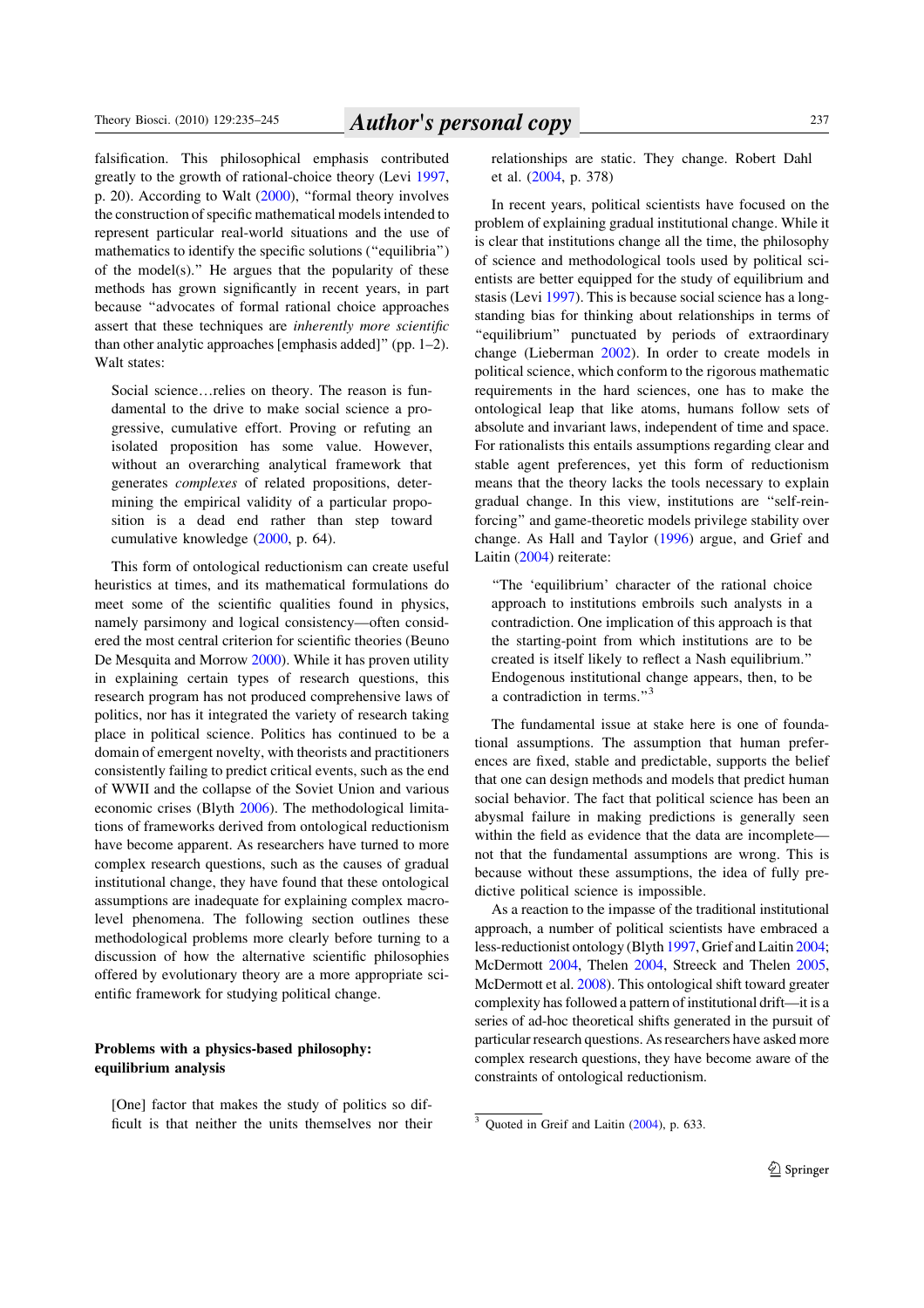The point here is not that political scientists have failed to grasp the philosophical foundations of their study. Indeed, an increasing number of political scientists have embraced an ontological position more closely aligned with evolutionary biology, and have increasingly embraced methodological tools such as process tracing and agent-based modeling that allow researchers to investigate mechanisms of change. The primary problem has been a failure to explicitly investigate the alternative philosophy of science that exists in the evolutionary sciences. Much of this resistance to the application of ''generalized Darwinism'' (Hodgson and Knudsen 2006, Hodgson et al. 2008) has been political. Quite understandably, there has been an ongoing aversion to the misconceptions and misappropriation of evolutionary theory as a justification for political atrocities during the 20th century. For example, the holocaust greatly influenced Karl Popper's view when he argued that evolutionary theory was not scientific, but rather a ''metaphysical research program.'' Later on in his life, after coming to a much more nuanced understanding of modern evolutionary theory, Popper recanted his statement, finding that evolutionary theory could indeed produce generalizations and testable hypothesis. Ultimately, it greatly informed his thinking on evolutionary epistemology (Popper 1987). As Alford and Hibbing (2004) point out, many social scientists continue to see Darwinism as a world of predictably selfish individuals. Therefore, neither have a majority of scholars considered the implications of multi-level selection theory for explaining altruism, nor have social scientists explored the debates regarding the evolutionary nature of culture and institutions.

We argue that both modern evolutionary theory and political science have advanced to a point that is opportune for a productive cross fertilization of ideas. Social scientists studying complexity could benefit greatly from a serious consideration of the research agenda of ''generalized Darwinism,'' which focuses on sources of agent variation, mechanisms of selection, and means of replication. Following Hodgson et al. (2008), we contend that the goal of this research agenda ''is not to copy slavishly all ideas from the biological to the social domain. It is instead to appreciate the evolving panorama of evolutionary theory in its attempt to explore and understand this complexity'' (p. 64).

# Key ontological and epistemological assumptions in evolutionary theory

[A] substantial gap has opened up between the methodologies popular in comparative politics and the ontologies the field embraces (Hall 2003, p. 374).

Political science now requires a less reductionist ontology. We submit that a step toward evolutionary thinking can open this door. At the root of evolutionary theory is the assumption that the objects of analysis—living organisms—are fundamentally different from inanimate matter. As Mayr points out, the development of biology as a science has required an investigation of ''additional principles'' that apply only to living organisms. He argues, ''This required a restructuring of the conceptual world of science that was far more fundamental than anyone had imagined at the time'' (Mayr 2004, p. 26). To the extent that social systems—the object of analysis in political science—are characterized by imperfect replication, then one should expect Darwinist, as well as other evolutionary principles to apply.

First, evolutionary theory relies on the concept of *dual* causation, meaning that behavior is a function of both genetic and environmental selection. In human societies, environmental selection has also come to include culture and institutions that shape behavior. The basic idea has been extrapolated to the social domain by Boyd and Richerson (1985, 2005a, b) who argue in favor of ''dual inheritance,'' which posits that both biological and cultural mechanisms are important for understanding human behavior. Lachapelle (2000) highlights that ''[Boyd and Richerson's] main theoretical achievement [is] ontological in nature: they have shown that culture is genuinely *evolutionary active*...this second system of inheritance can have the very same causal effect that biological evolution has, namely, to bring about changes in phenotypes'' [emphasis in original] (p. 344). Given that dual inheritance acknowledges that bottom–up and top–down causation matter, this ontological foundation could reconcile long-standing conflicts between rationalist and historical institutional scholars regarding the relative importance of agency or structure. As Lachapelle (2000) argues, the ''explanatory pluralism'' facilitated by this foundation is ultimately ''agnostic on the question of whether higher-level or lower-level explanations are better, … [and] whether causation operates in a bottom–up or top– down manner'' (p. 352). Consequently, an evolutionary framework fully supports the notion that agents interact and co-evolve with their environment. While we do not address this debate here, the question of the extent to which biological or higher-level cultural and institutional factors influence behavior is an empirical question (Hodgson et al. 2008, p. 52).

Second, evolutionary theory is the study of ''complex adaptive systems'' (Holland 1992). This concept focuses on the importance of interaction and emergence, and attempts to understand the ways in which interactions of genes, behavior, and environment shape one another in a dynamic process. One cannot completely understand the evolutionary puzzle by reducing it to its constituent components, due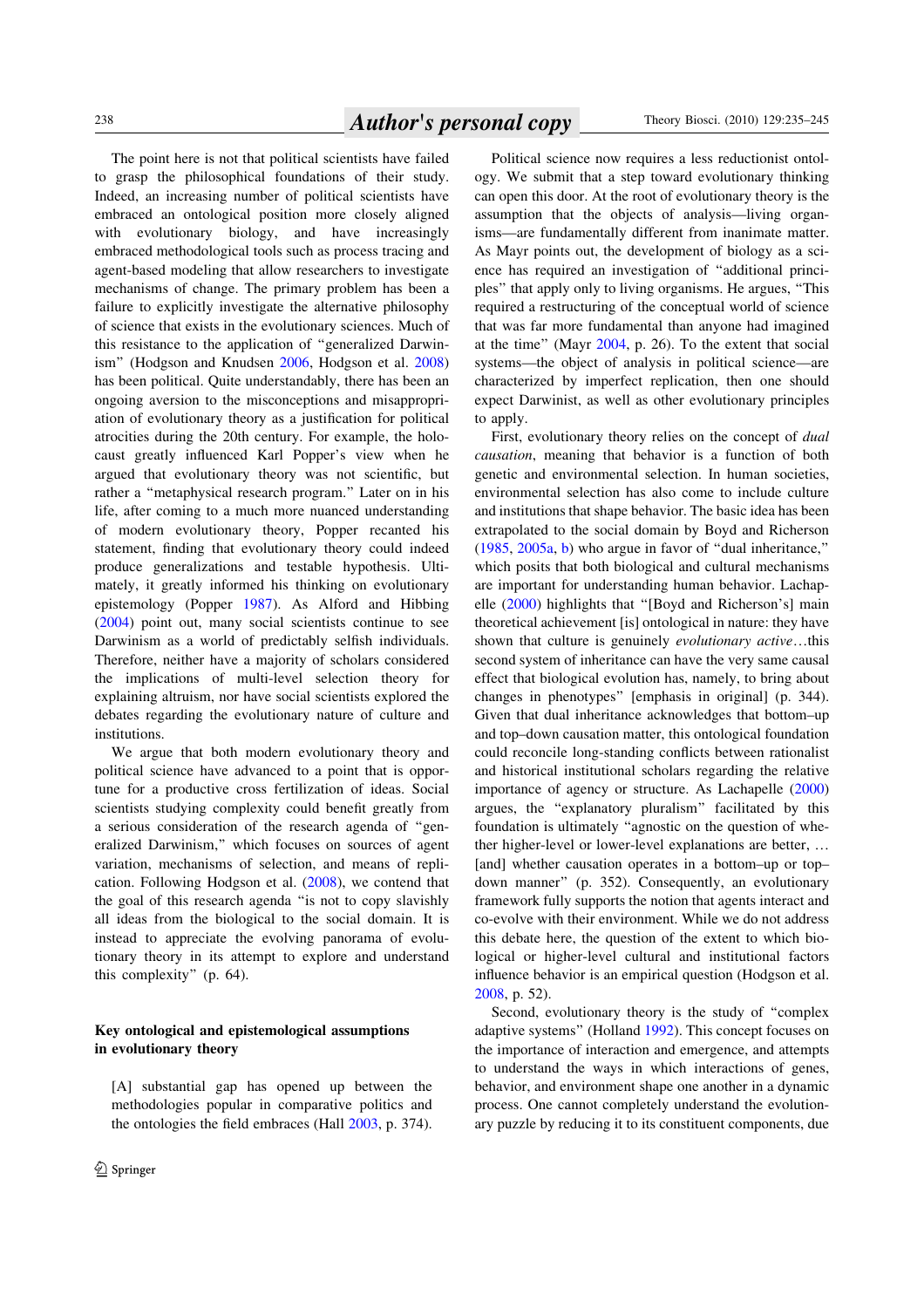to the fact that a series of unguided interactions at the micro-level creates emergent properties at the higher levels of analysis. Just as genes at the micro-level interact to form a unique individual, individuals within a population interact to replicate institutions. The character of the whole institution is thus distinct from a simple aggregation of the constituent units. Interaction is the key aspect of a complex system, which implies that isolating factors as ''independent'' variables which has been one of the key rules imported into political science from mid-twentieth century versions of ''the scientific method'' (Popper 1987) may be an ontological fallacy. This ''interactionist paradigm'' provides a sound ontological foundation for explaining macro-level political outcomes that are the product of numerous interactions at lower levels of analysis.

#### Epistemological assumptions

This leads to an important difference in epistemological goals between the physical and biological sciences—prediction. Many believe that physicists, operating in a world of constant laws are able to construct fully deterministic models that can accurately predict outcomes once the underlying components are known.<sup>4</sup> In contrast, biologists focus much more on probabilistic assessment. Although biologists create typologies, the greater role ascribed to chance and emergence makes it very difficult to construct a fully deterministic model. Evolutionary theories articulate "mechanisms," by which consistent patterns recur, but they are generally more circumspect about defining scope conditions and probabilities, because it is often assumed that the complex interactive nature of the system may eventually cause mechanisms to change.

Finally, the important roles ascribed to chance and geographic scope conditions make evolutionary biology a historical science. Evolutionary biologists often research unique phenomena that cannot be explained by making reference to laws, nor can their causes necessarily be discovered by experimentation (Mayr 2004, p. 32). Consequently, the primary method of analysis is that of a historical narrative that describes the influence of historical contingency and environmental factors on outcomes. Mayr (1988) defends scientific merit of this approach in the following way:

When asked whether or not the adaptationist program is a legitimate scientific approach, one must realize that the method of evolutionary biology is in some ways quite different from that of the physical sciences. Although evolutionary phenomena are subject to universal laws, as are most phenomena in the physical sciences, the explanation of a particular evolutionary phenomenon can be given only as a 'historical narrative.' Consequently, when one attempts to explain the features of something that is the product of evolution, one must attempt to reconstruct the evolutionary history of this feature (Mayr 1988).

Instead of accurately predicting the future, the goal of evolutionary theorists is to understand the forces and dynamics that have shaped the world as we know it. Specifically they are interested in understanding how and why species adapt, prosper, and sometimes die out. In other words, why is there variation across time and space? They do this empirically and inductively rather than deductively. Evolutionary biologists do not embrace the goal of predicting future outcomes, not because they do not have enough data, nor because their computer models are too simple, but because evolutionary theory assumes that random variation within complex systems can set development along totally new and unpredictable paths.<sup>5</sup> Moreover, some adaptations that work in one setting can be disastrous in others. For example, marsupials may thrive on one continent but not in another. For these reasons, evolutionary scientists are necessarily engaged in path analysis. They are interested in both explaining adaptations and understanding the consequences of those adaptations.

Consequently, theory construction in evolutionary biology resembles a process of comparative historical analysis, rather than experimentation and falsification. While historical narratives can be problematic, they can be ''tested'' against the historical record and the probability that any particular theory is correct can constantly be updated against new evidence.

#### Toward an evolutionary political science

This section outlines how some political scientists have made an implicit ontological shift toward complexity that more closely resembles evolutionary biology, yet can be

<sup>&</sup>lt;sup>4</sup> The reality of modern physics is substantially more complex than this. The Newtonian–Cartesian vision of the physical world as being as finite set of fixed and stable constants governed by universally applicable laws has been abandoned by physicists since Einstein. The fact that so many economists and political scientist have assumed a model of science no longer used by physical scientists is an ironic story. For an excellent history of how economists took this turn, see (Beinhocker 2006).

There is a huge literature dealing with these puzzles; some interesting examples include: (Futuyma and Slatkin 1983; Mayr 1988, Hoffman and Riley 1999; Holland 1992; Jervis 1997; Pierson 2000; Kerr 2002; Ridley 2003; Zimmer 2001).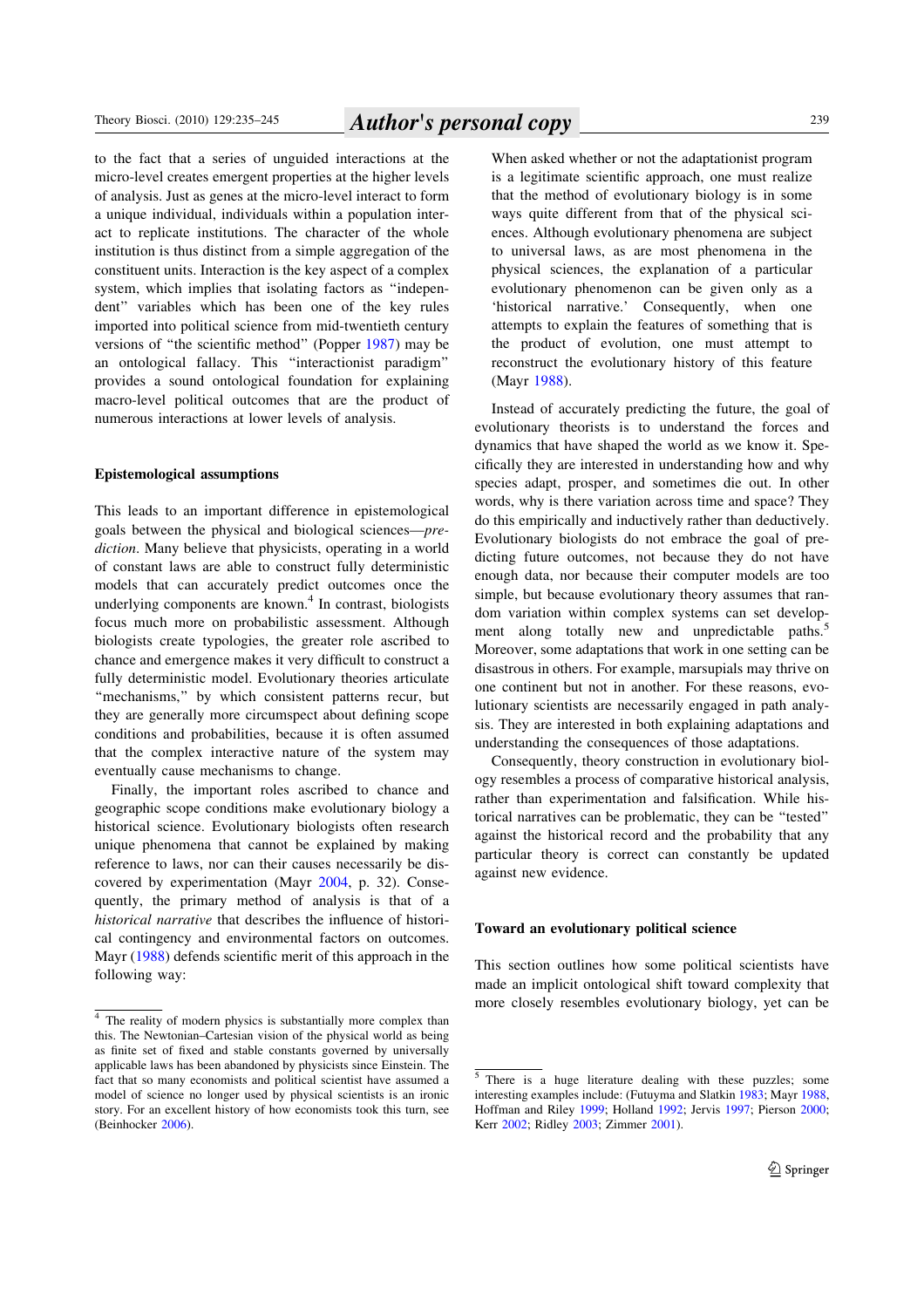further informed by a more explicit investigation. For example, Streeck and Thelen (2005) argue for a definition of institutions as ''social regimes'' of layered rules, norms and behaviors, and they construct an interactive model of institutional change that operates on multiple levels of analysis, integrating theories of both bottom–up and top– down causation. Similarly Grief and Laitin (2004) argue, ''Within any organization, or around any set of rules, there are subsets of coordinated elements that are themselves institutions. Institutions can be identified therefore at different levels of aggregation'' (p. 640). In both cases, institutionalists have adopted a more multi-layered and complex ontology. Not only does this more closely resemble an evolutionary ontology, but it is precisely the kind of complex system where generalized Darwinism adds insight, as its theoretical tools were specifically designed to integrate levels of analysis by connecting individuals to populations. As Richerson and Boyd (2005a, b) argue ''Darwinian tools help us build linkages between phenomena at different levels as given problems require'' (p. 247).

In addition to multi-level explanations, many political scientists have increasingly embraced the fact that institutions are interactive and shaped by environmental context. As Hall (2003) argues, ''Comparative politics has moved away from ontologies that assume causal variables with strong, consistent and independent effects across space and time toward one that acknowledge more extensive endogeneity and the ubiquity of complex interaction effects'' (p. 387). Evolutionary theory adds insight into why outcomes vary with context, as environmental variety entails different kinds of selection pressures. The interactive, contingent and cumulative effects of these selection pressures are likely to yield unique outcomes in any particular case at the same time that general selection mechanisms may operate similarly across cases.

While the biological sciences are more acceptive of complexity and historical contingency, they do not reject general theory. At its core, evolution is a theory that posits general relationships between mechanisms of variation, selection and replication. The theoretical principles of natural selection have been applied to a wide array of phenomena including human institutions. While many midlevel evolutionary theories are still a matter of debate, there is substantial agreement within biology about the importance of general theoretical principles. Kiser and Welser (unpublished) highlight that Gould, a biologist who is famous for giving great emphasis to contingency and chance, believed in general theory, which he argued operated at higher levels of generalization.

In sum, evolutionary theory has proven to be a metatheoretical framework capable of integrating theory from multiple levels of analysis and across disciplines. Its ontological complexity means that researchers acknowledge the iterated interactions that lead to population dynamics. Ontological complexity has not prevented evolutionary theories from developing a wide array of midlevel general theory. Increasingly, evolutionary theorists have argued that natural selection operates at multiple levels, and can be employed to explain institutional development and change (Sober and Wilson 1998, Alford and Hibbing 2004, Boyd and Richerson 2005a, b). This section has shown how generalized Darwinism can help one to integrate much of the institutional scholarship in political science under a commonly understood philosophy of science. Indeed, the panorama of evolutionary theory has demonstrated that researchers can investigate a wide array of research questions using a variety of methodological tools, while contributing to the overall research agenda.<sup>6</sup> Instead of espousing unrealistic scientific ideals, this philosophy provides political scientists with a truly scientific understanding of human behavior (Thayer 2000).

# Empirical implications: preferences, culture, and institutions

''The dynamic nature of history implies that the centrality of beliefs—how humans form their beliefs and how they learn—is fundamental to a new social science. This in turn leads us to two inquiries: first, how the mind and brain work to understand their environment; second, how humans learn from one another, for example through culture.'' (North 2006, p. 1005)

We also need to understand that studying the mind is not like studying the physical sciences—it's all in your head' as they say. This makes all knowledge, at least at the first step subjective (North 2006, p. 1005).

In addition to the ontological consilience outlined above, research rooted in evolutionary theory has recently provided important insight into a key question of political inquiry: how do we understand human preferences? This question has been one of the most pressing issues in political science. More than 15 years ago, Peter Katzenstein noted that one of the key differences between rational choice and historical institutionalism is that rationalists assume that humans possess a constant and universal set of basic preferences, $\frac{7}{1}$  whereas historical institutionalists are

 $\overline{6}$  It should be noted that evolutionary-based research also does not eschew methodological tools based on mathematics, such as agentbased modeling, which are able to capture the iterative dynamics of complex adaptive systems.

Clearly, sophisticated rationalists have backed off the narrow assumption that human motivations can be reduced to simple homo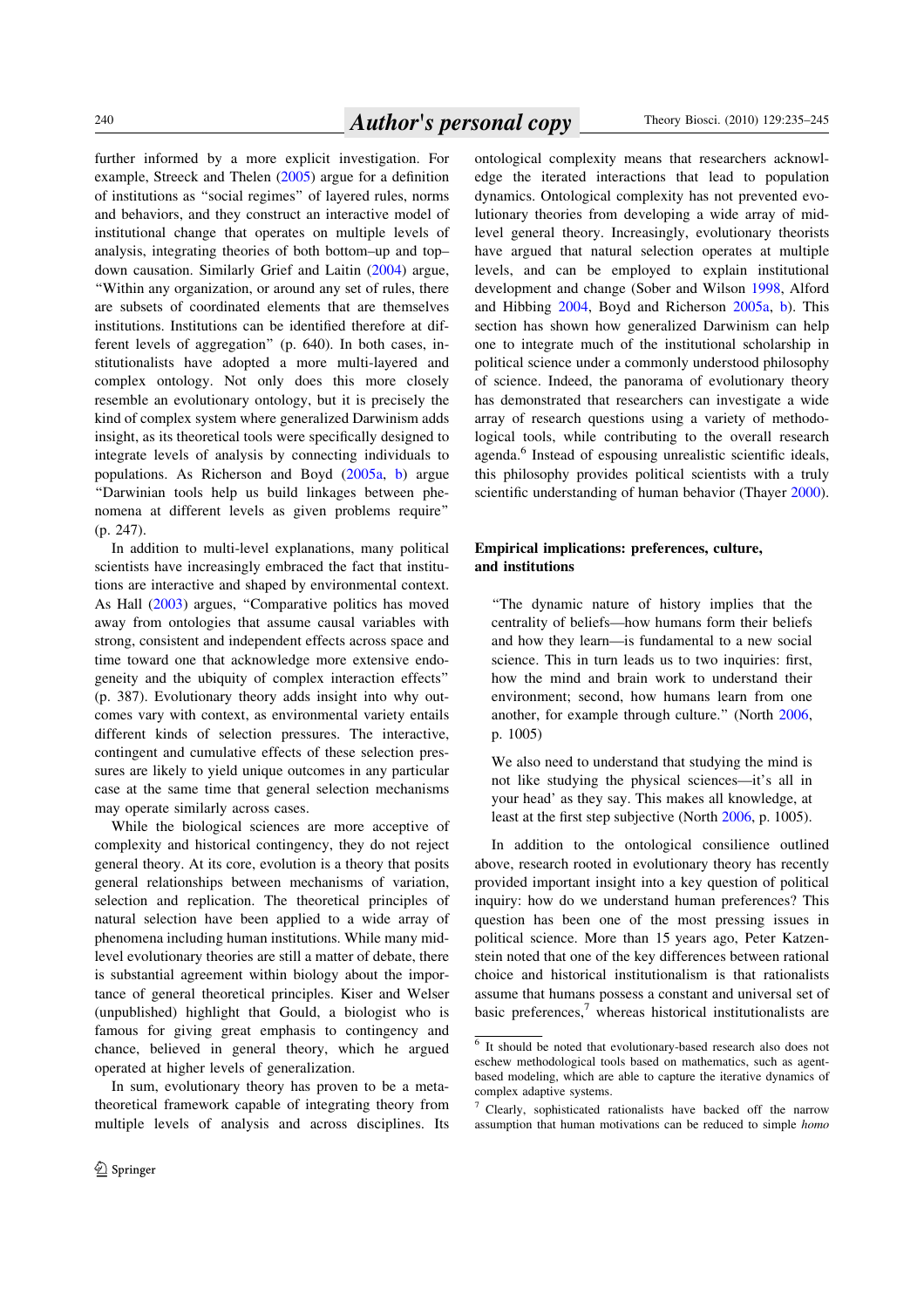interested in explaining why preferences vary across time and space (Steinmo et al. 1992). Preferences are foundational, because policy-makers must consider both their own preferences as well as those of the rule-takers when they build institutions. As historical institutionalists have long argued, rules shape agents subsequent preferences (Steinmo 1989, 1995; Hall 1997). However, beyond the basic point that ''history'' shapes preferences, political scientists have had little to offer in terms of an explanation of human motivations.

Evolutionary theory offers a variety of plausible and testable hypotheses regarding political preference formation. These generally focus on the primary means of preference replication—genetic and institutional. Boyd and Richerson's (1985, 2005a, b) intermediate position of ''dual inheritance'' provides a starting point for analysis. All social creatures inherit powerful instincts to follow social rules. Whether we speak of ants, bees, elephants, or humans, there is no doubt that specific behavioral patterns and the impulse to follow these patterns is inherited from generation to generation (for the best early statement of this see Wilson  $1975$ .<sup>8</sup> In human societies, these rules can become quite complicated and highly regulated. Some theorists have argued that the human intentionality has led to a process by which cultural evolution is fundamentally rather different than genetic inheritance, operating by very different mechanisms of information transfer (Witt 2004, Nelson 2007). Cordes (2006) points out that, ''The human mind can intuitively grasp the meaning of novelty. Combined with the cultural modes of transmission, i.e., various forms of learning, these aspects are the reasons cultural change has outpaced genetic change and cultural change departs from genetic interests'' (p. 534). Elsewhere, we have argued that institutions perform the same function in a political system, which genes do in a biological system. Political institutions are complexes of rules that strive to structure and shape behavior. They represent the cumulative decisions and re-adjustments of previous eras. Following Richerson and Boyd (2005a, b), we contend that institutions can be seen as creative adaptations that replicate behavior and political preferences without genetic modification. Institutions are designed to replicate certain behaviors and prohibit others, because doing so provides a presumed fitness advantage to the group.

Humans, more than any other species have evolved complicated mechanisms and institutions to shape behavior and promote group-beneficial cooperative strategies. In order to understand these developments, evolutionary theorists have employed the concept of ''group selection'' and the theory of ''multilevel selection'' (Darwin 1874, Sober and Wilson 1998, Alford and Hibbing 2004). This theoretical approach argues that the process of natural selection occurs above the level of the individual. Thus evolutionary history is not just about how single individuals adapt to selection pressures, but also how groups compete with one another. Multilevel selection theory (MLS) answers important puzzles regarding the existence of socially cooperative behaviors, by arguing that selfless actions may be beneficial for the group even if they are not individually beneficial. For example, in The Descent of Man, Darwin (1874) invokes the concept of group selection to explain the evolution of morality. He argues, ''It must not be forgotten that although a high standard of morality gives but a slight or no advantage to each individual man and his children…advancement in the standard of morality will certainly give an immense advantage to one tribe over another."

Social species have evolved socially cooperative strategies as the best means of avoiding selection pressures and improving reproductive success. As Dawkins (1976) argued quite forcefully, the best way for individuals to pass on their genes is to cooperate with others. Therefore, for an evolutionist, there can be no clear and arbitrary distinction between the desire to protect oneself and the need to protect one's kin, family, or clan.<sup>10</sup> Social creatures do *both*. Seen in this light, the social science battling over whether humans are ''individually self-interested and rational'' or are really ''satisficers'' motivated by ''norms, rules and culture'' is a false dichotomy. Under certain conditions, both sets of motivations are necessary for the survival of the group, although they can be found in different degrees across individuals. This implies that the environmental conditions for cultural and institutional development are central to the proliferation and replication of socially cooperative strategies. For example, in their agent-based model of the evolution of social preferences, Bowles et al. (2003) argue ''the evolutionary success of individually costly but group-beneficial behaviors…may have been a consequence of distinctive human capacities in social institution building'' (p. 135).

Footnote 7 continued

economicus. See (North 1992; Levi 1997; Elster 1998; Elster 2000; Weingast 2005).

<sup>8</sup> This invites an additional discussion of how individuals will sacrifice their individual self-interest in the interest of their children, family, community. The degree of commitment appears to be closely linked to the closeness of the genetic connection for most social species. See (Alcock 2001).

 $\frac{9}{9}$  Quoted in Sober and Wilson 1998, p. 4.

<sup>&</sup>lt;sup>10</sup> There is a growing body of evidence suggesting that the more complex the brain, the larger the social group that the individual may be willing to protect (Dunbar 1996). Moreover, there is good evidence that individuals are more likely to risk their individual short-term selfinterest for those whom they share a genetic bond than for those with whom they do not.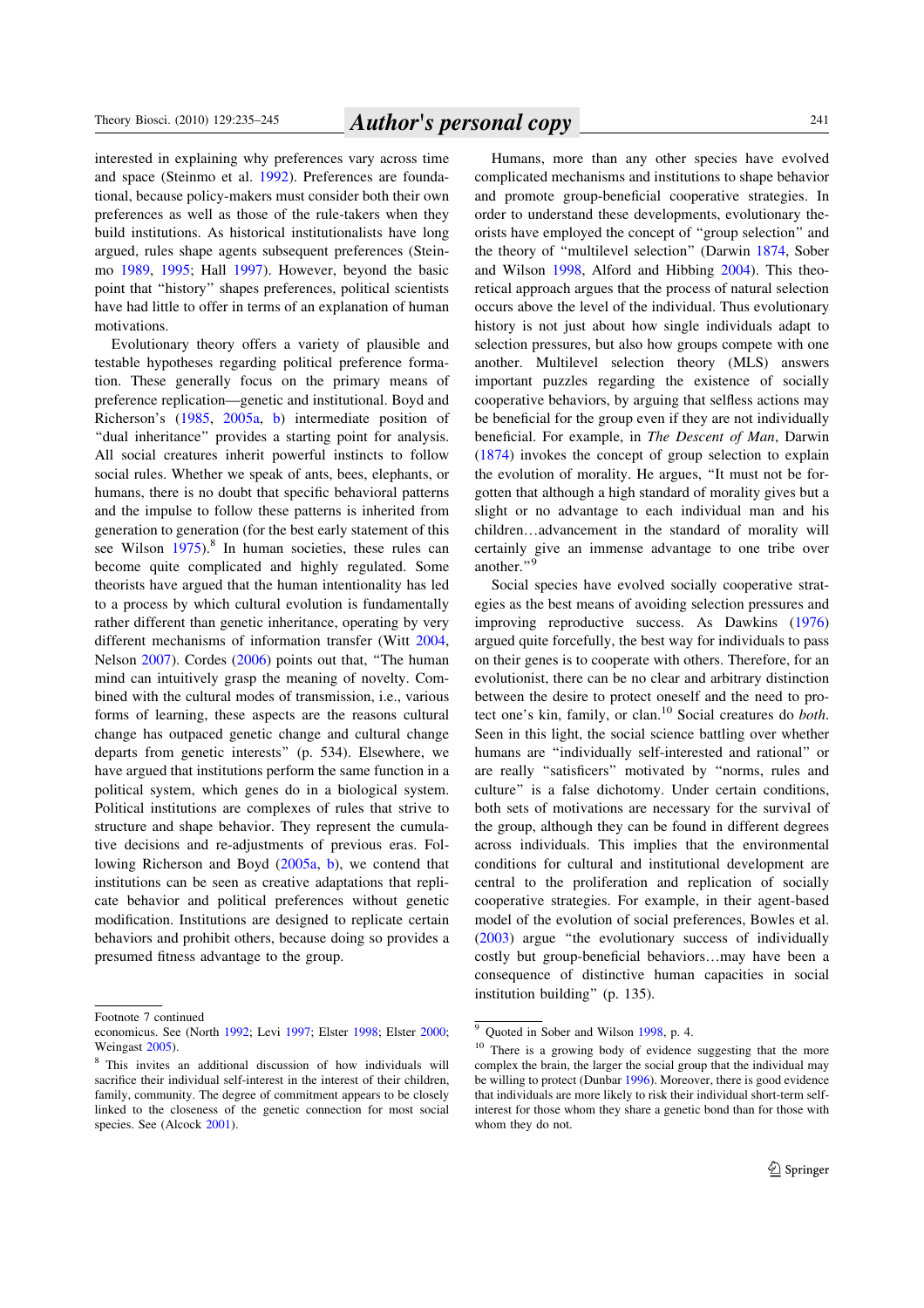242 Theory Biosci. (2010) 129:235–245  *Author's personal copy* 

Today, there is very strong empirical support for the propositions that human beings are both cooperators and individual-interest maximizers and that there is significant variety in these traits within and between communities. There are growing literatures in evolutionary biology, psychology, anthropology, and economics converging on the argument that the human brain has evolved to advantage cooperation. $11$  The human mind is neither a "blank slate" nor a purely strategic calculative computer.<sup>12</sup> This insight answers the rationalist's dilemma—how is it possible that human's ever built social institutions in the first place? Our primate ancestors were already a social species, replete with social rules, norms and behaviors. Indeed, human's likely thrived precisely because their genetic abilities and preferences for cooperation advantaged them over their competitors.<sup>13</sup>

Starting from the more complex ontological position of dual inheritance and multi-level selection theory, we can begin to construct the broad outlines of a more nuanced view of political preference formation. Instead of assuming an essential character to human preferences or arguing that they are purely a product of institutional selection pressures, this interactive model accounts for both bottom–up and top–down processes. This view is expressed by Masters, who contends that ''contemporary life sciences reject simple dualities and stand four-square in support of an interactional view of human behavior'' (quoted in Blank and Hines 2001, p. 23). Individual agents are central in generating variation and new ideas, but those ideas must repeatedly interact with broader institutional and environmental selection pressures.<sup>14</sup>

Moving away from an essentialist position in the origins of human preferences also helps move us toward solving one of the second major conundrums faced by modern social scientists: how to understand human agency? For a traditional rationalist, human choices are structured by the institutional environment such that they are calculations rather than free choices in the commonsense meaning of the term. For sociologists and culturalists—who see human action defined by social rules and norms of appropriateness—agency is equally problematic: The desire to follow rules and cooperate may explain much human behavior, but this perspective also lacks an explanation for why these scripts change?

We submit that agency is in part the product of the contradictions that characterize the evolution of the human mind. Our brains are the products of a complex mix of sometimes contradictory evolutionary forces and selection pressures. Much like our physical beings, the mind is not perfectly efficient. Most of us understand that the human body is the product of previous adaptations to past environments and complex compromises between sub-systems: An individual can be tall, strong, and intelligent while still having poor eyesight and a weak immune system. Equally, our ancestor's brains developed cognitive capacities, such as the ability to think abstractly, calculate alternatives, and plan, as they developed more sophisticated communicative capacities and built more complex social organizations (Dunbar 1996). Since sub-systems do not operate perfectly together and are imperfectly replicated, creative adaptations are inevitable. As Richerson and Boyd observe, ''We do know that culture is most un-gene like in many respects…[it] has the principle of inheritance of acquired variation (what one person invents another can imitate). We are not entirely blind victims of chance imitation, but can pick and choose among cultural variants that come to our attention and creatively put our own twist to them'' (2000, p. 3). Thus one way for humans to cope with the frictions and inconsistencies inherent in their institutional environment is to adapt by engaging in creative abstract problem solving.

### Conclusion: history as an evolutionary process

I was equally disappointed by the traditional philosophy of science, which was all based on logic, mathematics, and the physical sciences, and had adopted Descartes' conclusion that an organism was nothing but a machine. This Cartesianism left me completely dissatisfied…Where else could I turn? Ernst Mayr (2004, p. 2)

Mainstream political science has adopted a model of science-derived Physics and Mechanics. As Zuckerman (1997) notes, ''[Positivists] envision a world composed of

<sup>&</sup>lt;sup>11</sup> See for example, (Barkow et al. 1992; D'Andrade 1993; D'Andrade and Strauss 1992; Dawkins 1982; Fehr and Fischbacher 2004; Gureck et al. 2006; Hartung 1995; Knoch et al. 2006; Lakoff and Johnson 1999; Nelson 2007; Nelson and Winter 2002; Shore 1996; Ziman et al. 2002).

<sup>&</sup>lt;sup>12</sup> For an excellent summary of evolutionary psychology and its implications for social science see: (Tooby and Cosmides 2001). Anthropologists have their own debates over the origins of cooperation, individual self-interest and preferences for sociality. See, (Boyd and Richerson 2005a, Boyd and Richerson 2005b; Richerson and Boyd 2005, Sperber and Claidi'ere 2006).

<sup>&</sup>lt;sup>13</sup> Evolutionary game theory has made significant advances demonstrating how cooperative institutions can develop and why they can prove more efficient even for self-interested individuals. The games become more interesting, though far more complex when they begin with cooperatively inclined individuals. For the classic statement see (Axelrod 1984). See also ( Maynard Smith 1982; Axelrod 1997; Gintis 2000).

<sup>14</sup> Interestingly, an iterated prisoner's dilemma game with multiple players who are all purely self-seeking rational cannot be sustained. The existence of just some players who consistently punish defectors – even when it is not in their individual rational ''self-interest'' – can sustain the game.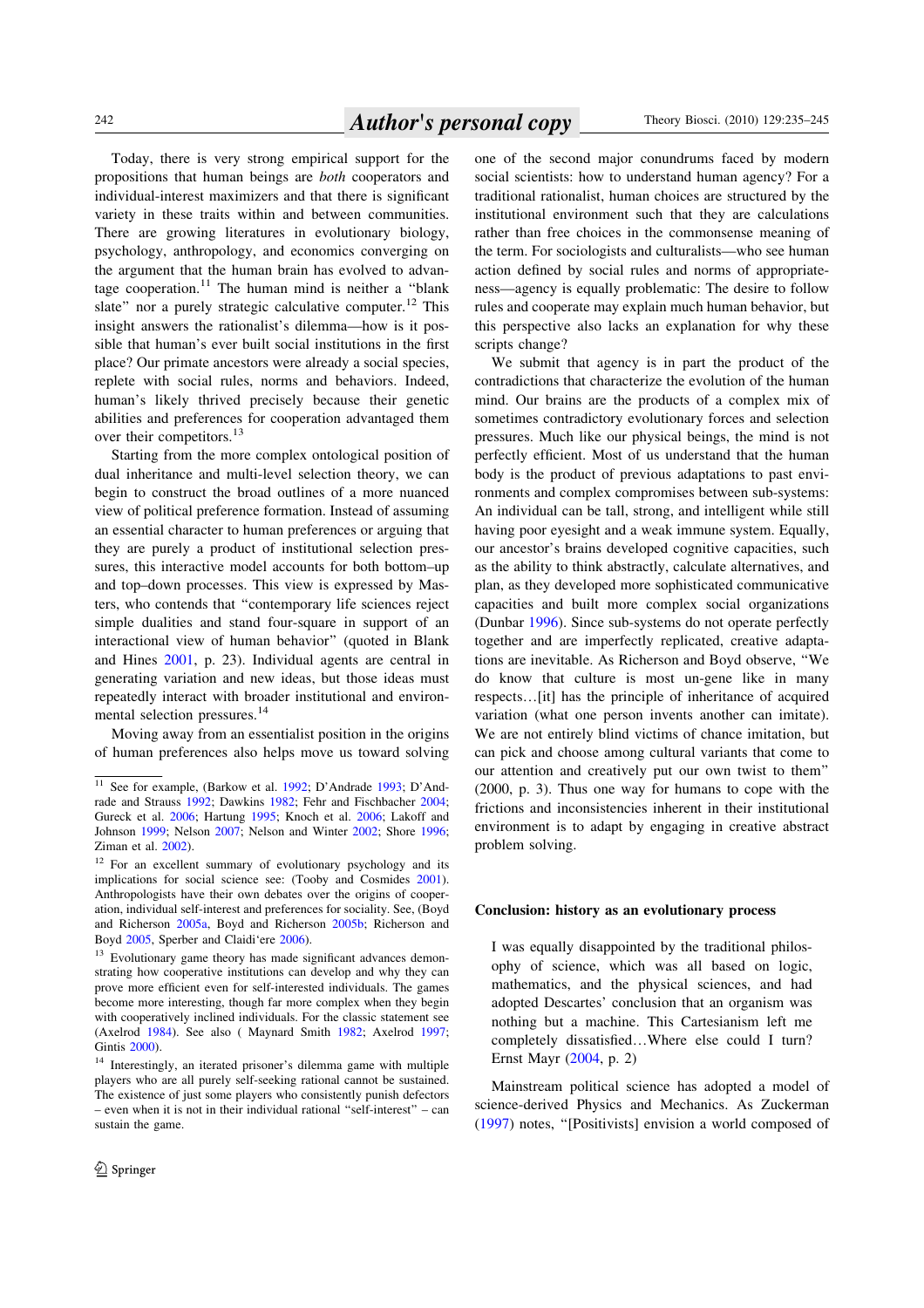linear relationships among variables, parity in the size of cause and effect, recurrent patterns over time, and the fundamental insignificance of chance happenings'' (p. 285). This legacy in political science is the outgrowth of a much broader intellectual movement in the social sciences, beginning in the early 20th century. Scientific methodology meant adopting reductionist and deterministic models characterized by Newtonian physics.

There can be no doubt that there are many interesting and important correlations and relationships that can be understood through these methodologies and approaches.<sup>15</sup> Evolutionary biology outlines a scientific framework that is better suited to the study of complex systems. Institutional scholars have been confronted with questions of falsifiability and prediction, implying that lacking clear and quantifiable answers to these questions relegates ones work outside of the realm of ''science.'' These critiques miss the point of historical and case-based analysis precisely because they assume a world that is stable and static—a world in which mechanisms and processes are secondary to the correlations of variables. We suggest that such a world does not exist.

Whereas the laws of Newtonian physics are based on the constancy of the physical world, evolutionary theory assumes contingency, inconstancy, and emergence.<sup>16</sup> The study of politics is in many cases the study of complex systems. Mechanical models based on static and fixed relationships between independent variables cannot capture the realities of the living world driven by the iterative and dynamic relationship between preferences, behavior and outcomes. In contrast, evolutionary theory provides an appropriate framework for understanding many aggregate political outcomes because it offers a dynamic theory of politics. Evolution assumes change, not equilibrium. Moreover, evolution's focus on dual causality offers the chance to account for both micro and macro-level dynamics. Moreover, the ability of Darwinism to integrate levels of analysis holds out the possibility of moving beyond earlier dichotomous debates about the relative importance of agency or structure, by recognizing that both are important mechanisms in the evolutionary process. Finally, research rooted in evolutionary theory has already added considerable insight into the question of human preference formation.

These insights have important implications for what we study and how we study it. For evolutionary theorists and historical institutionalists alike, history is not simply a chain of independent events. History is important because it shapes later outcomes. Taking evolution seriously ultimately means that the scholar is skeptical of the very notion of variable independence. Instead, acknowledging the importance of history suggests an explicit awareness that historical changes have important long-term evolutionary consequences. We argue that historical institutionalists are like the environmental biologist who believes that to understand the specific fate of a particular organism or behavior, one must explicitly examine that organism or behavior in the ecology or context in which it lives. This implies a different scientific ontology than that commonly found in the hard sciences of physics and chemistry. While objects in the physical world often adhere to constant ''laws'' of nature, biological organisms often defy attempts to reduce them to their essential components because of their complexity. Historical institutionalism is rooted in a similar ontological shift in social science. This of courses does not mean that it is not science—unless one's definition of science excludes biology; instead, it implies that the scientific methods applied should fit the subject being studied.

We have examined evolutionary theory in the biological sciences to determine its applicability to the study of political institutions. In the end, we believe that evolutionary theory offers more than an interesting metaphor. While we do not suggest that human institutions and history evolve in exactly the same ways as biological evolution, but human social institutions—just like humans themselves—are products of evolutionary forces and processes. Virtually every other discipline in the social sciences today has begun to take evolution seriously. We submit that political scientists, should too.

#### References

- Alcock J (2001) The triumph of sociobiology. Oxford University Press, Oxford
- Alford J, Hibbing J (2004) The origins of politics: an evolutionary theory of political behavior. Perspect Political 2(4):707–723
- Alford JR, Funk CL, Hibbing JR (2005) Are political orientations genetically transmitted? Am Political Sci Rev 99(2):153–167
- Axelrod RM (1984) The evolution of cooperation. Basic Books, New York
- Axelrod RM (1997) The complexity of cooperation agent-based models of competition and collaboration, Princeton studies in complexity. Princeton University Press, Princeton, NJ
- Barkow JH, Cosmides L, Tooby J (1992) The Adapted mind: evolutionary psychology and the generation of culture. Oxford University Press, New York
- Beinhocker ED (2006) The origin of wealth: evolution, complexity, and the radical remaking of economics. Harvard Business School Press, Boston, MA
- Blank R, Hines S (2001) Biology and political science. Routledge, London

<sup>&</sup>lt;sup>15</sup> For a broad and thoughtful critique along similar lines as those suggested here, see (Blyth 2006).

<sup>16</sup> Modern physics has also moved away from these stable assumptions. Not only does quantum physics challenge many of Newton's basic assumptions, but ''string theory'' also goes even further, arguing that it is theoretically not falsifiable.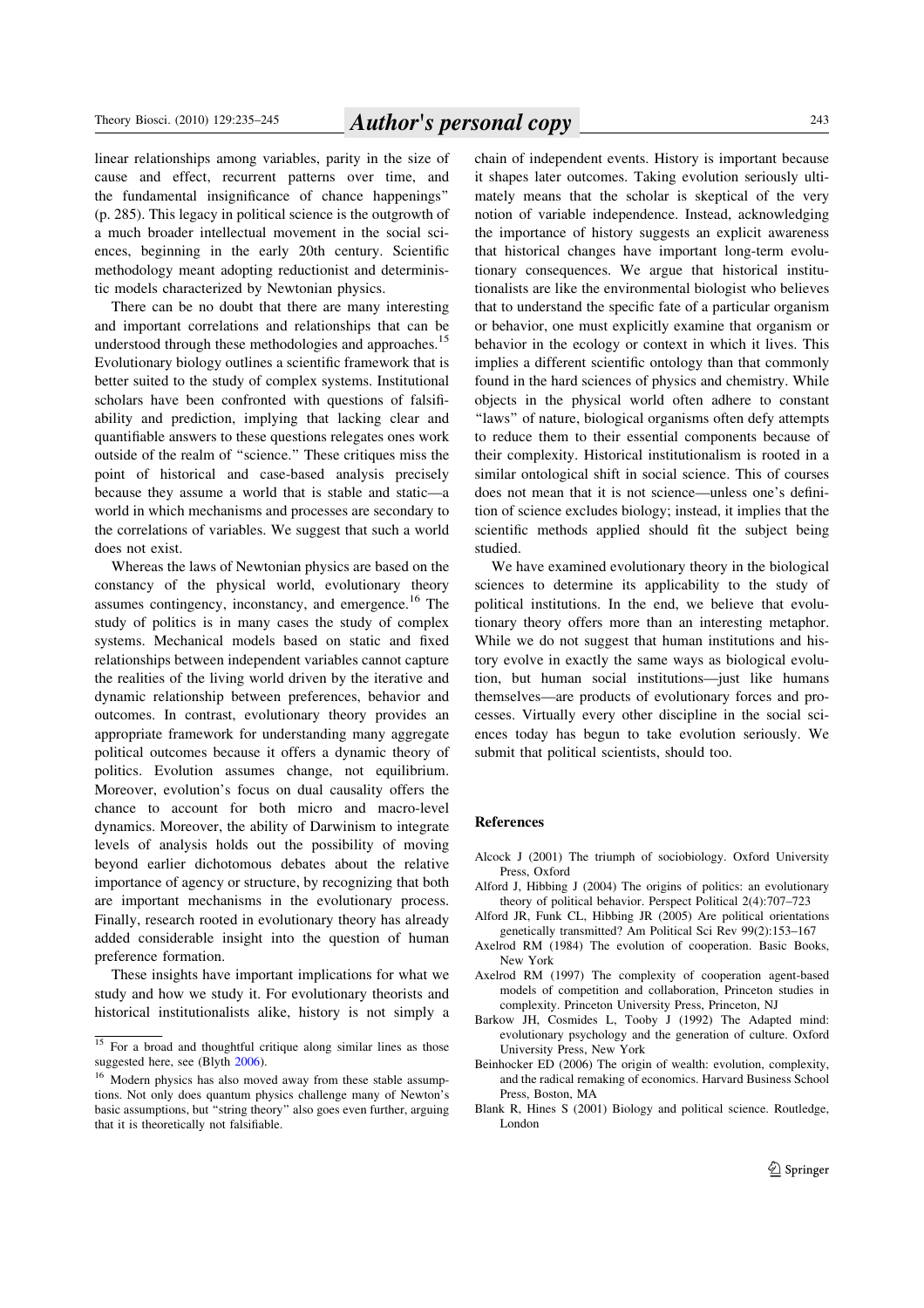- Blyth M (1997) Any more bright ideas? The ideational turn in comparative political economy. Comp Politics 29:229–250
- Blyth M (2006) Great punctuations: prediction, randomness, and the evolution of comparative political research. Am Political Sci Rev 100(4):493–498
- Boulding K (1981) Ecodynamics: a new theory of societal evolution. Sage, Beverly Hills
- Bowles S, Choi JK, Hopfensitz A (2003) The co-evolution of individual behaviors and social institutions. J Theor Biol 223:135–147
- Boyd R, Richerson P (1985) Culture and the evolutionary process. University of Chicago Press, Chicago
- Boyd R, Richerson P (2005a) Solving the puzzle of human cooperation. In: Levinson S (ed) Evolution and culture. MIT Press, Cambridge
- Boyd R, Richerson P (2005b) The origin and evolution of cultures, evolution and cognition. Oxford University Press, New York
- Beuno de Mesquita B, Morrow JD (2000) Sorting through the wealth of notions. In: Brown ME, Coté OR, Lynn-Jones SM, Miller SE (eds) Rational choice and security studies. MIT Press, Cambridge
- Cordes C (2006) Darwinism in economics: from analogy to continuity. J Evol Econ 16:529–541
- D'Andrade R (1993) Cultural cognition. In: Posner M (ed) Foundations of cognitive science. MIT Press, Cambridge
- D'Andrade R, Strauss C (eds) (1992) Human motives and cultural models. Cambridge University Press, Cambridge
- Dahl RA (2004) What have we learned? In: Shapiro I, Smith RM, Masoud TE (eds) Problems and methods in the study of politics. Cambridge University Press, Cambridge, pp 377–394
- Darwin C (1874) The descent of man in relation to sex. John Murray, London
- Dawkins R (1976) The selfish gene. Oxford University Press, New York
- Dawkins R (1982) The extended phenotype: the gene as the unit of selection. Oxford University Press, Oxford
- Dennett DC (1995) Darwin's dangerous idea. Simon and Schuster, New York
- Dunbar R (1996) Grooming, gossip and the evolution of language. Harvard University Press, Cambridge
- Elster J (1998) Emotions and economic theory. J Econ Lit 36(1): 47–74
- Elster J (2000) Rational choice history: a case of excessive ambition. Am Political Sci Rev 94(3):685–695
- Farr J (1995) Remembering the revolution: behavioralism in American political science. In: Farr J, Dryzek JS, Leonard ST (eds) Political science in history. Cambridge University Press, Cambridge
- Fehr E, Fischbacher U (2004) Third-party punishment and social norms. Evol Soc Behav 25:63–87
- Fowler JH, Dawes CT (2008) Two genes predict voter turnout. J Politics 70(3):579–594
- Fowler JH, Baker LA, Dawes CT (2008) Genetic variation in political participation. Am Political Sci Rev 102(2):233–248
- Futuyma DJ, Slatkin M (1983) Coevolution. Sinauer Associates, Sunderland, MA
- Gilbert N, Ahrweiler P (2009) The epistemologies of social simulation research. In: Squazzoni F (ed) Epistemological aspects of computer simulation in the social sciences. Springer Berlin Heidelberg, New York
- Gintis H (2000) Game theory evolving: a problem-centered introduction to modeling strategic behavior. Princeton University Press, Princeton, NJ
- Gould SJ (2002a) I have landed: the end of a beginning in natural history, 1st edn. Harmony Books, New York
- Gould SJ (2002b) The structure of evolutionary theory. Belknap Press of Harvard University Press, Cambridge, MA

Greif A, Laitin D (2004) A theory of endogenous institutional change. Am Political Sci Rev 98(4):633–652

- Gunnell JG (2004) The real revolution in political science. PS: Political Sci Politics 37:47–50 (January)
- Gureck O, Irlenbusch B, Rockenbach B (2006) The competitive advantage of sanctioning institutions. Science 312:108–111 (April 7)
- Hall P (1997) The role of interests, institutions and ideas in comparative political economy of the industrialized nations. In: Lichbach M, Zuckerman A (eds) Comparative politics: rationality, culture and structure. Cambridge University Press, New York
- Hall P (2003) Aligning ontology and methodology in comparative research. In: Mahoney J, Rueschmeyer D (eds) Comparative historical analysis in the social sciences. Cambridge University Press, Cambridge
- Hall PA, Taylor RCR (1996) The potential of historical institutionalism: a response to Hay and Wincott. Political Stud 46:958–962
- Hartung J (1995) Love thy neighbor: the evolution of in-group morality. Skeptic 3:86–99
- Hodgson G (2002) Darwinism in economics: from analogy to ontology. J Evol Econ 12:259–273
- Hodgson G, Knudsen T (2006) Why we need generalized Darwinism, and why generalized Darwinism is not enough. J Econ Behav Org 61:1–19
- Hodgson G, Knudsen T (2008) In search of evolutionary principles: why Darwinism is too important to be left to biologists. J Bioecon 10:51–69
- Hoffman M, Riley J (1999) The science of political science: linearity or complexity in designing social inquiry. Washington University, St. Louis
- Holland J (1992) Complex adaptive systems. Daedelus 121:17–30 (winter)

Jervis R (1997) System effects. Princeton University Press, Princeton Kerr P (2002) Saved from extinction: evolutionary theorising, politics and the state. Br J Politics Inter Relat 4(2):330–358

- Knoch D, Pascual-Leone A, Meyer K, Fehr E (2006) Diminishing reciprocal fairness by disrupting the right frontal cortex. Science 314:829–832
- Kuhn T (1962) The structure of scientific revolutions. Chicago University Press, Chicago
- Lachapelle J (2000) Cultural evolution, reductionism in the social sciences, and explanatory pluralism. Phil Soc Sci 30:331–361
- Lakoff G, Johnson M (1999) Philosophy of the flesh. Basic Books, New York
- Levi M (1997) A model, a method and a map: rational choice in comparative and historical analysis. In: Lichbach M, Zuckerman A (eds) Comparative politics: rationality, culture and structure. Cambridge University Press, New York
- Levi M (2006) Why we need a new theory of government. Perspect Politics 4(1):5–19
- Lieberman RC (2002) Ideas, institutions and political order: explaining political change. Am Political Sci Rev 96:4
- Masters RD (1989) The nature of politics. Yale University Press, New Haven
- Maynard Smith J (1982) Evolution and the theory of games. Cambridge University Press, New York
- Mayr E (1988) Toward a new philosophy of biology: observations of an evolutionist. Belknap Press of Harvard University Press, Cambridge, MA
- Mayr E (2004) What makes biology unique?. Cambridge University Press, Cambridge
- McDermott R (2004) The feeling of rationality: the meaning of neuroscientific advances for political science. Perspect Politics 2(04):691–706
- McDermott R, Fowler JH, Smirnov O (2008) On the evolutionary origin of prospect theory preferences. J Politics 70(2):335–350

 $\textcircled{2}$  Springer